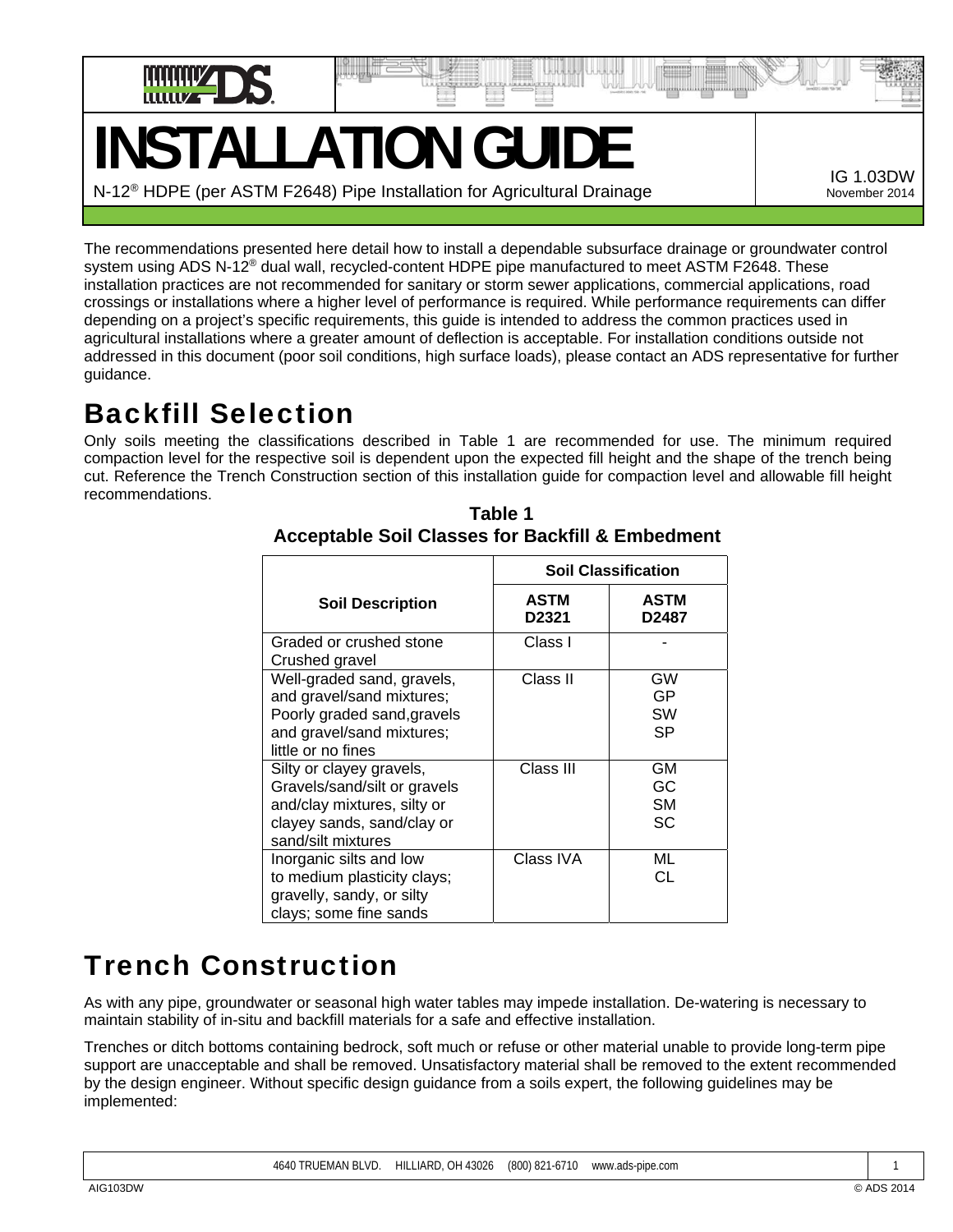

 $\triangleright$  Soft or unstable soils shall be excavated approximately 2ft (600mm) below grade and three times pipe diameter and replaced with a suitable material.

In areas where soil migration is a concern, a non-woven filter fabric (geotextile) shall be used to separate native soil from the backfill material as recommended by the design engineer. Guidance on sizing filter fabric to prevent migration of fines is provided in ASTM D2321. Additionally, when perforated pipe or pipe with soil-tight joints is installed and water levels are expected to vary, either due to seasonal fluctuations, pumping or well-pointing methods, water flow may be sufficient to move sand or silt into the drain, in which case a non-woven filter fabric around the pipe may be necessary to prevent blockage or hydraulic capacity reduction of the pipe. It is recommended that any pipe with more than 8ft of cover be non-perforated; perforated pipe may allow soil infiltration which could undermine the backfill of the pipe. For designs utilizing solid pipe, a watertight joint is available to eliminate soil infiltration into the joint.

To prevent damage to the pipe, a minimum depth of backfill above the pipe should be maintained before allowing vehicles or equipment to travel over the pipe. Following ADS backfill recommendations and based on common large tractors (John Deere 9630 or equivalent), a minimum cover of 24" (610mm) should be provided. Heavier equipment or shallower cover may be possible and should be evaluated by an ADS representative for specific installation recommendations. Heavy construction equipment or high-impact compaction equipment (e.g. hydrohammer) requires at least 48" (1220mm) of cover and should be evaluated by the engineer prior to pipe installation and equipment use.

Parallel pipe installations require adequate space be maintained between the pipes in order to allow for proper compaction of the backfill material. Minimum spacing shall not be less than half of the pipe diameter for pipes larger than 24" (600mm) and not less than 12" (300mm) for pipe diameters 24" and smaller; narrower spacing may be possible depending on the pipe diameter, trench shape and the backfill material.

The shape of the trench can vary based on excavation equipment, type of fill being used for embedment, and compaction methods. Independent of the trench shape however, successful installation of flexible pipe relies on the quality of the embedment. The following subsections outline recommendations for shaped-trench construction and pipe installation. When installing any pipe material, shaped trench bottoms should only be used when the existing soils are stable enough to withstand the cut without sloughing.

### **V-Bottom (4" – 8" Diameter Pipe)**

A V-shaped trench bottom is best used for pipe diameters 8" (200mm) or smaller, per ASTM F449-02; however, fittings should be installed using a rectangular trench. The shape of the "V" should be at a 90-deg angle and is typically formed using a plow attachment; see Figure 1. The pipe is pressed into the V-shaped void and provides adequate support to reduce horizontal deflection. Often times, the native soils are placed over top the pipe to bring the excavation up to the final grade. Soil classes 1 through 4 are suitable backfill materials for this trench construction. Fill heights, measured from top of pipe to surface, should be limited to 8ft when utilizing this type of trench.

### **Rounded Trench Bottom (10" – 60" Diameter Pipe)**

**Figure 1 V-Bottom Trench**



A rounded trench bottom is best used for pipe diameters 10" (250mm) or greater; however, fittings should be installed using a rectangular trench. A rounded trench bottom is commonly created using a shaped trencher or using a "spoon" attachment on an excavator bucket. Performance of the pipe in this type of trench is greatly dependent on the trench walls conforming as closely as possible to the outside of the pipe. The width of the spoon should be sized to accommodate the diameter of the pipe being installed. For spoon widths that greatly exceed the pipe diameter, the pipe will be allowed to deflect a greater amount until a point at which the sidewalls of the pipe are adequately supported by the trench walls or backfill material. The trench should be cut to a depth such that the bottom 180-deg (half) of the pipe is supported. See Figure 2 and Table 2 for trench dimensions.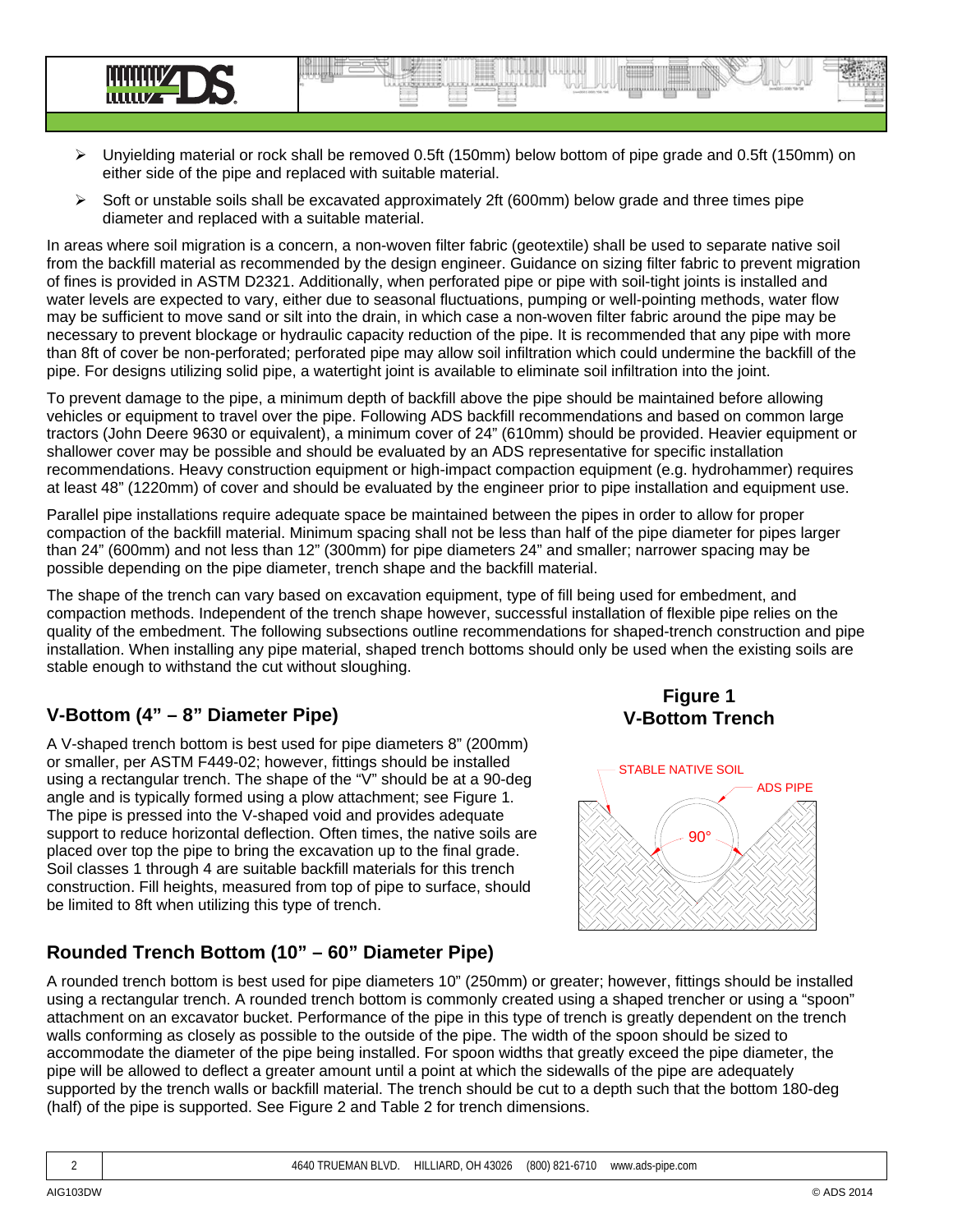

For any pipe material placed in a shaped trench, the invert pipe elevation is dependent on the elevation of the excavated trench bottom. When the trench is cut, the pipe will follow the line and grade of the trench and any deviations in the design slope can affect pipe hydraulics.

Allowable fill heights based on the backfill material and compaction level are provided in Table 3.





### **Table 2 Rounded Trench Dimensions**

| <b>Pipe Diameter</b><br>in $(mm)$ | Maximum*<br>Width "X"<br>in $(mm)$ | Depth "Y"<br>in $(mm)$ |  |
|-----------------------------------|------------------------------------|------------------------|--|
| 10 (250)                          | 13.5 (343)                         | 5.7 (145)              |  |
| 12 (300)                          | 16.5 (419)                         | 7.3 (185)              |  |
| 15 (375)                          | 19.6 (498)                         | 8.8 (224)              |  |
| 18 (450)                          | 23.3 (592)                         | 10.6 (269)             |  |
| 24 (600)                          | 29.9 (759)                         | 14.0 (356)             |  |
| 30 (750)                          | 37.2 (945)                         | 17.6 (447)             |  |
| 36 (300)                          | 43.2 (1097)                        | 20.6 (523)             |  |
| 42 (1050)                         | 49.8 (1265)                        | 23.9 (607)             |  |
| 48 (1200)                         | 55.7 (1415)                        | 26.9 (683)             |  |
| 60 (1500)                         | 68.6 (1742)                        | 33.3 (846)             |  |

Maximum width based on  $\leq$ 1" gap on either side of the pipe at the springline. Wider trench widths may adversely affect pipe performance

### **Table 3 Maximum Fill Height,** ft (m) **for Rounded Trench Construction**

| <b>Pipe</b>                  | Soil Classification (see Table 1)    |                              |  |
|------------------------------|--------------------------------------|------------------------------|--|
| <b>Diameter</b><br>in $(mm)$ | Class 2<br>(GW, GP, SW, SP)<br>@ 85% | Class 4A<br>(ML, CL)<br>@80% |  |
| 10 (250)                     | 18(5.5)                              | 10(3.0)                      |  |
| 12 (300)                     | 18 (5.5)                             | 10(3.0)                      |  |
| 15 (375)                     | 18(5.5)                              | 9(2.7)                       |  |
| 18 (450)                     | 19(5.8)                              | 10(3.0)                      |  |
| 24 (600)                     | 16 (4.9)                             | 9(2.7)                       |  |
| 30 (750)                     | 16 (4.9)                             | 9(2.7)                       |  |
| 36 (300)                     | 13 (4.0)                             | 7(2.1)                       |  |
| 42 (1050)                    | 14 (4.3)                             | 7(2.1)                       |  |
| 48 (1200)                    | 12(3.7)                              | 6(1.8)                       |  |
| 60 (1500)                    | 10(3.0)                              | 5(1.5)                       |  |

Fill heights are measured from top of pipe to ground surface. Unit weight of soil = 120pcf For deeper installations or installations below

groundwater table, contact an ADS representative for recommendations